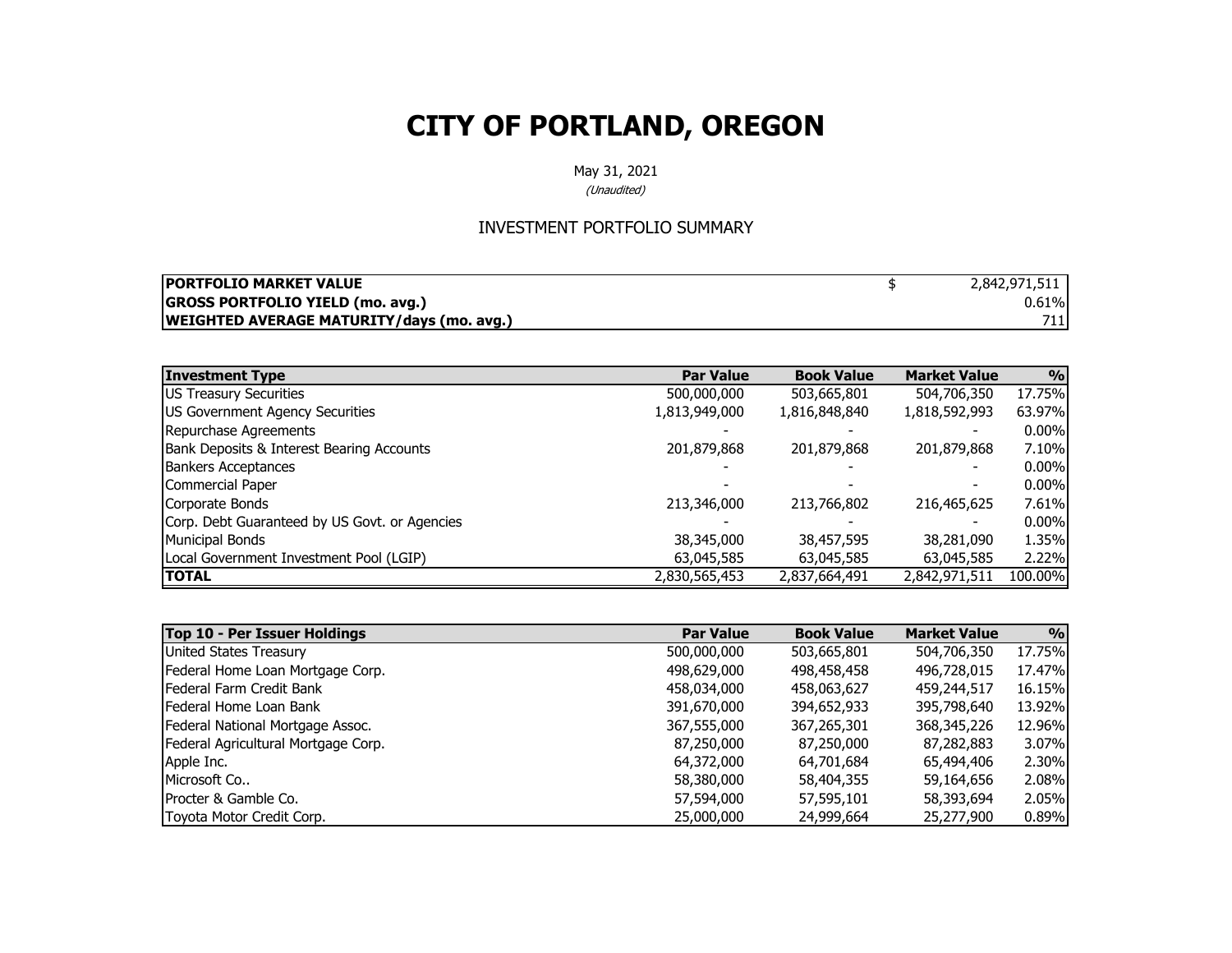|                                     |               | PORTFOLIO HOLDINGS |                  |                   |                     |
|-------------------------------------|---------------|--------------------|------------------|-------------------|---------------------|
| <b>Issuer</b>                       | <b>Coupon</b> | <b>Maturity</b>    | <b>Par Value</b> | <b>Book Value</b> | <b>Market Value</b> |
| Federal Agricultural Mortgage Corp. | 0.000         | $6/3/2021$ \$      | 40,000,000       | \$<br>40,000,000  | \$<br>40,000,000    |
| Federal Home Loan Bank              | 0.000         | 6/14/2021          | \$<br>50,000,000 | \$<br>50,000,070  | \$<br>49,999,000    |
| Federal Agricultural Mortgage Corp. | 0.000         | 6/14/2021          | \$<br>25,000,000 | \$<br>25,000,000  | \$<br>25,001,250    |
| <b>United States Treasury</b>       | 0.000         | $6/15/2021$ \$     | 25,000,000       | \$<br>24,999,115  | \$<br>25,000,000    |
| Federal National Mortgage Assoc.    | 2.750         | 6/22/2021          | \$<br>15,000,000 | \$<br>14,999,933  | \$<br>15,023,850    |
| United States Treasury              | 0.000         | 6/24/2021          | \$<br>20,000,000 | \$<br>19,998,800  | \$<br>20,000,000    |
| <b>United States Treasury</b>       | 2.125         | 6/30/2021 \$       | 15,000,000       | \$<br>15,024,688  | \$<br>15,025,200    |
| Federal Home Loan Bank              | 1.125         | 7/14/2021          | \$<br>25,000,000 | \$<br>25,030,163  | \$<br>25,031,500    |
| Federal Home Loan Bank              | 1.125         | 7/14/2021 \$       | 5,000,000        | \$<br>4,999,411   | \$<br>5,006,300     |
| Federal Home Loan Bank              | 0.000         | 7/21/2021 \$       | 40,000,000       | \$<br>39,994,900  | \$<br>40,000,000    |
| US Dept. of Housing and Urban Dev.  | 2.570         | $8/1/2021$ \$      | 1,500,000        | \$<br>1,500,000   | \$<br>1,506,360     |
| <b>United States Treasury</b>       | 1.125         | 8/31/2021          | \$<br>25,000,000 | \$<br>25,063,861  | \$<br>25,068,250    |
| Federal Home Loan Bank              | 0.125         | $9/17/2021$ \$     | 15,000,000       | \$<br>14,999,249  | \$<br>15,002,550    |
| Federal Farm Credit Bank            | 0.000         | 9/20/2021          | \$<br>5,000,000  | \$<br>5,002,148   | \$<br>5,002,000     |
| <b>United States Treasury</b>       | 1.125         | 9/30/2021          | \$<br>25,000,000 | \$<br>24,956,692  | \$<br>25,090,250    |
| <b>United States Treasury</b>       | 1.125         | 9/30/2021 \$       | 10,000,000       | \$<br>10,035,103  | \$<br>10,036,100    |
| <b>United States Treasury</b>       | 1.500         | 9/30/2021          | \$<br>10,000,000 | \$<br>10,048,401  | \$<br>10,048,500    |
| Federal Farm Credit Bank            | 0.000         | 10/4/2021 \$       | 7,000,000        | \$<br>7,000,000   | \$<br>7,004,900     |
| Federal Farm Credit Bank            | 0.000         | 10/4/2021 \$       | 7,000,000        | \$<br>7,000,000   | \$<br>7,004,900     |
| Federal Farm Credit Bank            | 0.000         | 10/4/2021          | \$<br>7,000,000  | \$<br>7,000,000   | \$<br>7,004,900     |
| Federal Agricultural Mortgage Corp. | 0.000         | 10/29/2021         | \$<br>20,000,000 | \$<br>20,000,000  | \$<br>20,025,400    |
| Federal Farm Credit Bank            | 0.000         | 11/2/2021          | \$<br>15,000,000 | \$<br>15,000,000  | \$<br>15,008,850    |
| Federal Farm Credit Bank            | 0.000         | 11/2/2021          | \$<br>15,000,000 | \$<br>15,000,000  | \$<br>15,008,850    |
| Procter & Gamble Co., MTN           | 1.700         | 11/3/2021 \$       | 16,095,000       | \$<br>16,017,839  | \$<br>16,201,549    |
| Procter & Gamble Co., MTN           | 1.700         | 11/3/2021          | \$<br>10,000,000 | \$<br>9,962,992   | \$<br>10,066,200    |
| Procter & Gamble Co., MTN           | 1.700         | 11/3/2021          | \$<br>1,426,000  | \$<br>1,430,412   | \$<br>1,435,440     |
| Federal Farm Credit Bank            | 0.000         | 11/23/2021 \$      | 18,000,000       | \$<br>18,011,013  | \$<br>18,034,740    |
| Johnson & Johnson, MTN              | 2.450         | 12/5/2021          | \$<br>3,000,000  | \$<br>2,999,565   | \$<br>3,033,450     |
| Federal Farm Credit Bank            | 2.800         | 12/17/2021         | \$<br>3,494,000  | \$<br>3,496,398   | \$<br>3,546,445     |
| <b>United States Treasury</b>       | 0.000         | 1/31/2022          | \$<br>10,000,000 | \$<br>10,002,265  | \$<br>10,009,800    |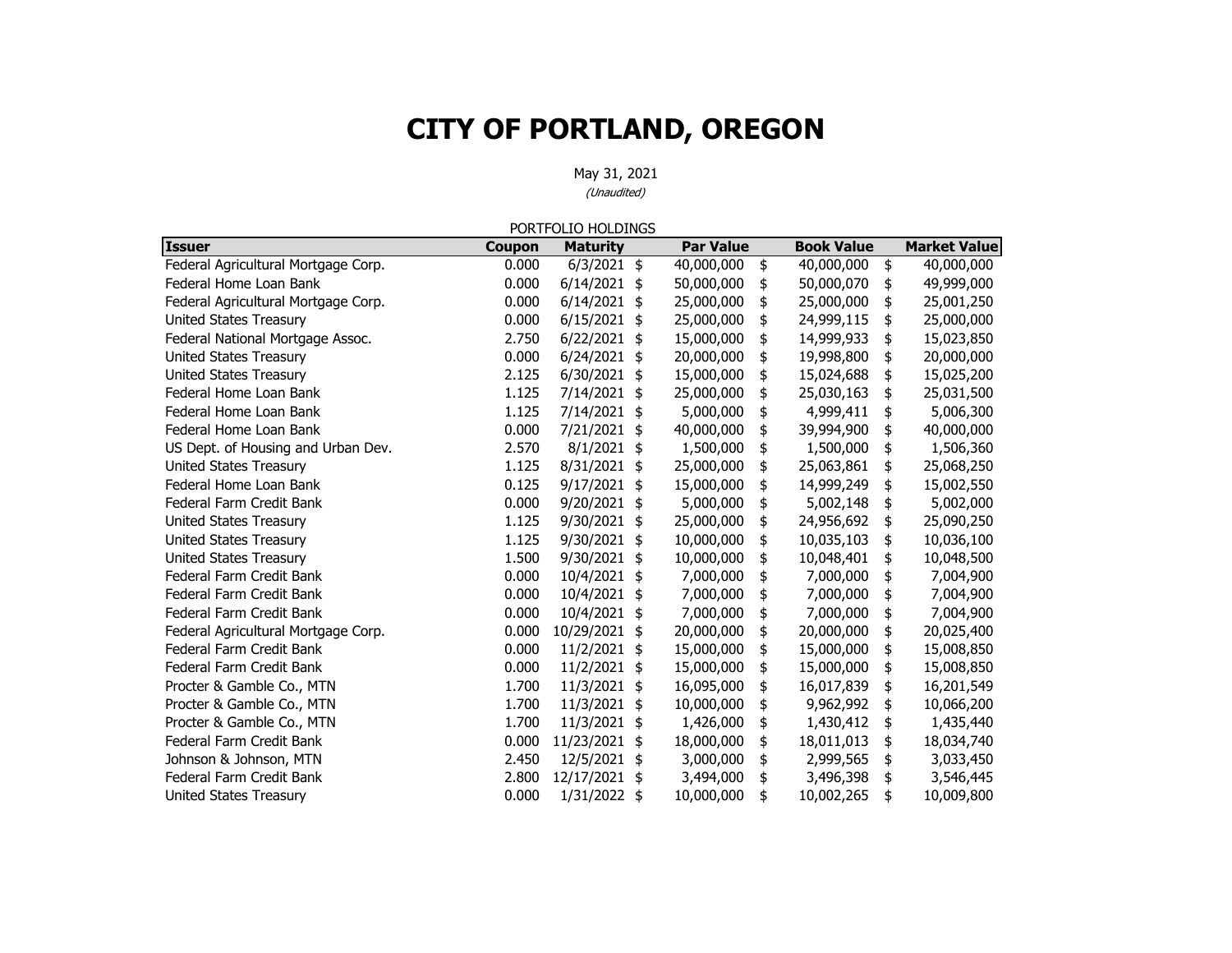|                                  |        | PORTFOLIO HOLDINGS |                  |                   |                     |
|----------------------------------|--------|--------------------|------------------|-------------------|---------------------|
| <b>Issuer</b>                    | Coupon | <b>Maturity</b>    | <b>Par Value</b> | <b>Book Value</b> | <b>Market Value</b> |
| United States Treasury           | 0.000  | $1/31/2022$ \$     | 10,000,000       | \$<br>9,999,920   | \$<br>10,009,800    |
| Microsoft Co., MTN               | 2.400  | $2/6/2022$ \$      | 12,081,000       | \$<br>12,080,908  | \$<br>12,241,798    |
| Microsoft Co., MTN               | 2.400  | 2/6/2022 \$        | 10,000,000       | \$<br>9,998,708   | \$<br>10,133,100    |
| Microsoft Co., MTN               | 2.400  | $2/6/2022$ \$      | 7,000,000        | \$<br>7,012,136   | \$<br>7,093,170     |
| Procter & Gamble Co., MTN        | 2.300  | 2/6/2022 \$        | 10,000,000       | \$<br>9,991,448   | \$<br>10,148,800    |
| Apple Inc., MTN                  | 2.500  | 2/9/2022 \$        | 21,000,000       | \$<br>21,004,398  | \$<br>21,299,880    |
| Apple Inc., MTN                  | 0.000  | 2/9/2022 \$        | 4,698,000        | \$<br>4,706,560   | \$<br>4,714,302     |
| Microsoft Co., MTN               | 2.375  | 2/12/2022 \$       | 3,575,000        | \$<br>3,574,381   | \$<br>3,623,513     |
| Microsoft Co., MTN               | 2.375  | 2/12/2022 \$       | 1,500,000        | \$<br>1,500,339   | \$<br>1,520,355     |
| Microsoft Co., MTN               | 2.375  | 2/12/2022 \$       | 10,224,000       | \$<br>10,240,294  | \$<br>10,362,740    |
| Microsoft Co., MTN               | 2.375  | 2/12/2022 \$       | 14,000,000       | \$<br>13,997,589  | \$<br>14,189,980    |
| Johnson & Johnson, MTN           | 2.250  | 3/3/2022 \$        | 3,500,000        | \$<br>3,514,201   | \$<br>3,549,140     |
| Federal National Mortgage Assoc. | 0.000  | 3/9/2022 \$        | 10,000,000       | \$<br>10,000,000  | \$<br>10,011,500    |
| <b>United States Treasury</b>    | 0.375  | 3/31/2022 \$       | 30,000,000       | \$<br>30,061,346  | \$<br>30,076,200    |
| <b>United States Treasury</b>    | 0.375  | 3/31/2022 \$       | 30,000,000       | \$<br>30,067,133  | \$<br>30,076,200    |
| Federal National Mortgage Assoc. | 2.250  | $4/12/2022$ \$     | 7,500,000        | \$<br>7,492,917   | \$<br>7,642,425     |
| Federal National Mortgage Assoc. | 2.250  | 4/12/2022 \$       | 5,000,000        | \$<br>4,995,277   | \$<br>5,094,950     |
| Federal Farm Credit Bank         | 2.800  | 4/27/2022 \$       | 11,396,000       | \$<br>11,392,341  | \$<br>11,674,632    |
| Federal Farm Credit Bank         | 2.800  | 4/27/2022 \$       | 4,000,000        | \$<br>3,998,724   | \$<br>4,097,800     |
| <b>United States Treasury</b>    | 0.000  | 4/30/2022 \$       | 25,000,000       | \$<br>25,019,466  | \$<br>25,023,250    |
| Apple Inc., MTN                  | 2.300  | 5/11/2022 \$       | 5,950,000        | \$<br>5,938,128   | \$<br>6,060,135     |
| Apple Inc., MTN                  | 2.700  | 5/13/2022 \$       | 10,000,000       | \$<br>10,148,245  | \$<br>10,235,700    |
| Apple Inc., MTN                  | 2.700  | 5/13/2022 \$       | 3,000,000        | \$<br>3,005,954   | \$<br>3,070,710     |
| Federal Farm Credit Bank         | 0.150  | 5/16/2022 \$       | 25,000,000       | \$<br>24,994,861  | \$<br>25,018,250    |
| Federal Farm Credit Bank         | 0.000  | 5/20/2022 \$       | 7,000,000        | \$<br>7,000,000   | \$<br>7,025,130     |
| Federal Farm Credit Bank         | 0.000  | 5/20/2022 \$       | 6,000,000        | \$<br>6,000,000   | \$<br>6,021,540     |
| Federal Farm Credit Bank         | 0.000  | 5/20/2022 \$       | 6,000,000        | \$<br>6,000,000   | \$<br>6,021,540     |
| Federal Farm Credit Bank         | 0.000  | 5/20/2022 \$       | 6,000,000        | \$<br>6,000,000   | \$<br>6,021,540     |
| United States Treasury           | 0.125  | 5/31/2022<br>\$    | 25,000,000       | \$<br>25,006,199  | \$<br>25,011,750    |
| United States Treasury           | 0.125  | 5/31/2022<br>\$    | 10,000,000       | \$<br>10,001,270  | \$<br>10,004,700    |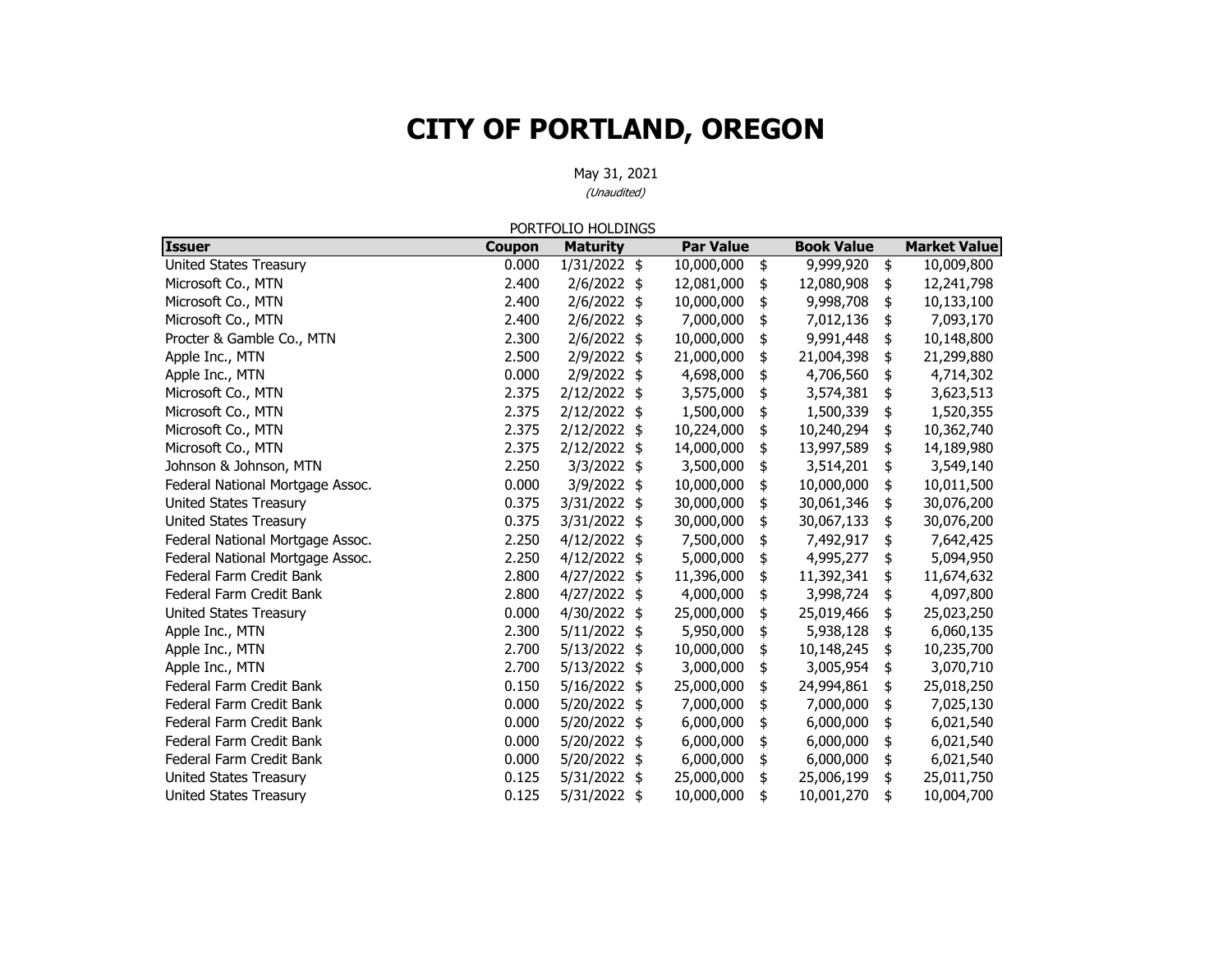|                                  |               | PORTFOLIO HOLDINGS |                  |                   |                     |
|----------------------------------|---------------|--------------------|------------------|-------------------|---------------------|
| <b>Issuer</b>                    | <b>Coupon</b> | <b>Maturity</b>    | <b>Par Value</b> | <b>Book Value</b> | <b>Market Value</b> |
| Federal Farm Credit Bank         | 1.550         | $6/1/2022$ \$      | 3,294,000        | \$<br>3,341,220   | \$<br>3,342,488     |
| Federal Farm Credit Bank         | 0.250         | $6/2/2022$ \$      | 3,785,000        | \$<br>3,790,118   | \$<br>3,791,586     |
| Federal Home Loan Bank           | 0.250         | $6/3/2022$ \$      | 25,000,000       | \$<br>24,998,217  | \$<br>25,047,750    |
| Federal Home Loan Bank           | 0.250         | $6/3/2022$ \$      | 1,090,000        | \$<br>1,091,478   | \$<br>1,092,082     |
| Federal Farm Credit Bank         | 2.200         | $6/3/2022$ \$      | 5,000,000        | \$<br>5,104,665   | \$<br>5,104,950     |
| Federal Farm Credit Bank         | 0.000         | $6/8/2022$ \$      | 25,000,000       | \$<br>25,000,000  | \$<br>24,998,500    |
| Federal Home Loan Mortgage Corp. | 0.250         | $6/8/2022$ \$      | 3,388,000        | \$<br>3,392,658   | \$<br>3,394,539     |
| Federal Home Loan Bank           | 2.750         | $6/10/2022$ \$     | 10,865,000       | \$<br>10,858,862  | \$<br>11,162,810    |
| Federal Home Loan Bank           | 2.125         | $6/10/2022$ \$     | 4,250,000        | \$<br>4,338,130   | \$<br>4,338,698     |
| Federal Home Loan Bank           | 2.125         | 6/10/2022 \$       | 22,000,000       | \$<br>22,451,628  | \$<br>22,459,140    |
| Federal Home Loan Bank           | 2.125         | $6/10/2022$ \$     | 10,000,000       | \$<br>10,028,079  | \$<br>10,208,700    |
| Federal Home Loan Bank           | 2.125         | 6/10/2022 \$       | 3,990,000        | \$<br>4,072,118   | \$<br>4,073,271     |
| Federal Home Loan Mortgage Corp. | 0.350         | $6/14/2022$ \$     | 25,000,000       | \$<br>25,000,000  | \$<br>25,001,500    |
| <b>United States Treasury</b>    | 0.125         | 6/30/2022 \$       | 25,000,000       | \$<br>25,010,041  | \$<br>25,008,750    |
| <b>United States Treasury</b>    | 0.125         | 6/30/2022 \$       | 5,000,000        | \$<br>5,001,841   | \$<br>5,001,750     |
| Toyota Motor Credit Corp., MTN   | 2.350         | 7/14/2022 \$       | 20,000,000       | \$<br>20,000,000  | \$<br>20,036,800    |
| Federal Home Loan Mortgage Corp. | 0.125         | 7/25/2022 \$       | 27,841,000       | \$<br>27,846,967  | \$<br>27,852,136    |
| Procter & Gamble Co., MTN        | 2.150         | 8/11/2022 \$       | 9,294,000        | \$<br>9,346,169   | \$<br>9,511,015     |
| Procter & Gamble Co., MTN        | 2.150         | 8/11/2022 \$       | 10,779,000       | \$<br>10,846,241  | \$<br>11,030,690    |
| Federal Home Loan Bank           | 0.125         | 8/12/2022 \$       | 5,000,000        | \$<br>4,994,207   | \$<br>5,002,100     |
| Federal Home Loan Bank           | 0.125         | 8/12/2022 \$       | 5,000,000        | \$<br>4,994,207   | \$<br>5,002,100     |
| Federal Farm Credit Bank         | 0.000         | 8/30/2022 \$       | 10,000,000       | \$<br>10,000,000  | \$<br>10,040,000    |
| Federal Farm Credit Bank         | 0.000         | 8/30/2022 \$       | 20,000,000       | \$<br>20,034,544  | \$<br>20,080,000    |
| Port of Morrow, OR, MUNI         | 1.809         | $9/1/2022$ \$      | 1,000,000        | \$<br>1,019,234   | \$<br>1,019,400     |
| Federal National Mortgage Assoc. | 1.375         | $9/6/2022$ \$      | 4,000,000        | \$<br>3,994,136   | \$<br>4,063,560     |
| Federal National Mortgage Assoc. | 1.375         | 9/6/2022 \$        | 12,349,000       | \$<br>12,539,520  | \$<br>12,545,226    |
| Federal National Mortgage Assoc. | 1.375         | $9/6/2022$ \$      | 4,000,000        | \$<br>3,994,136   | \$<br>4,063,560     |
| Federal National Mortgage Assoc. | 1.375         | 9/6/2022 \$        | 4,000,000        | \$<br>3,994,136   | \$<br>4,063,560     |
| Federal National Mortgage Assoc. | 1.375         | 9/6/2022 \$        | 8,000,000        | \$<br>7,988,272   | \$<br>8,127,120     |
| Federal Home Loan Bank           | 2.000         | 9/9/2022<br>\$     | 8,700,000        | \$<br>8,901,522   | \$<br>8,909,670     |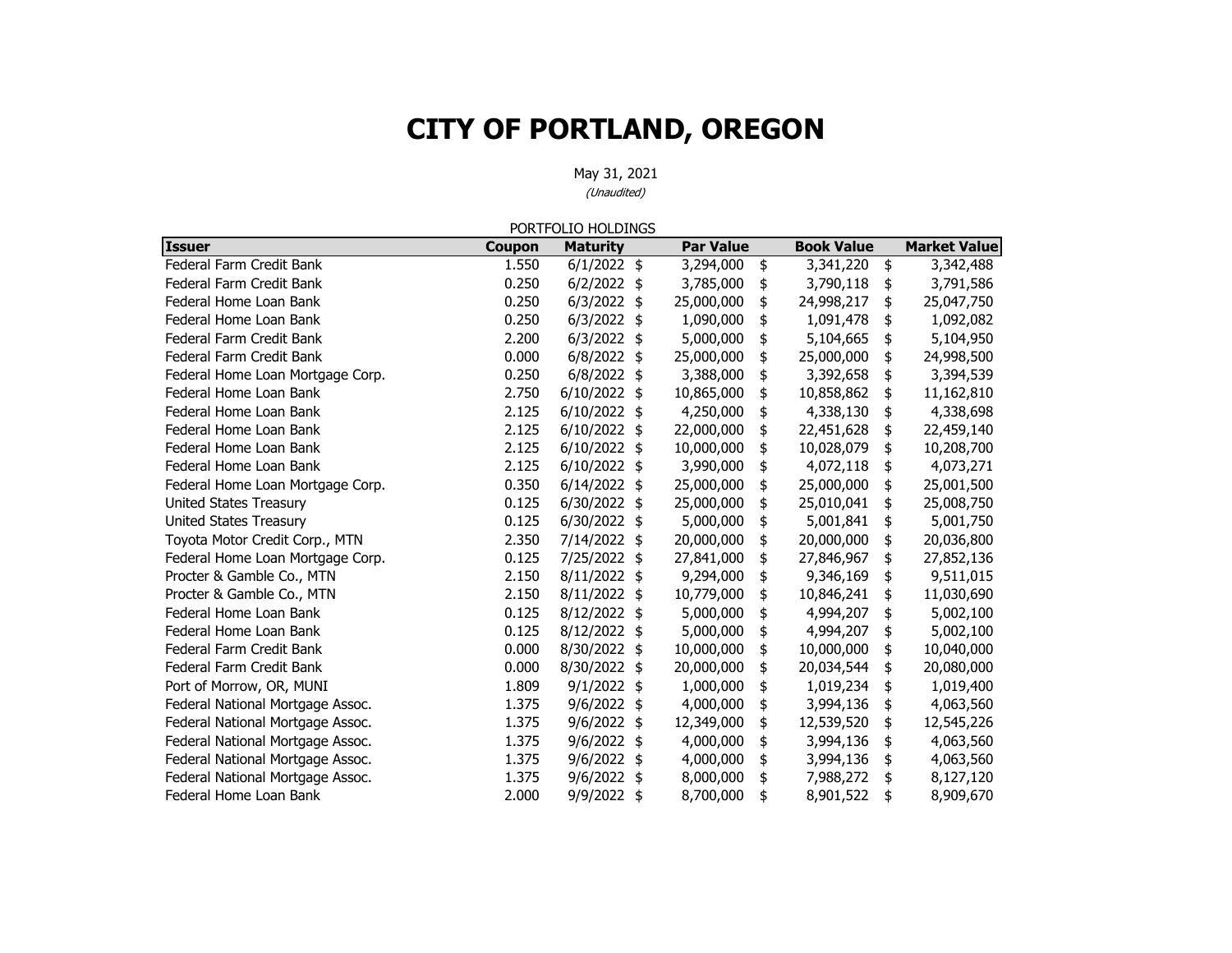|                                     |        | PORTFOLIO HOLDINGS |     |                  |                   |                     |
|-------------------------------------|--------|--------------------|-----|------------------|-------------------|---------------------|
| <b>Issuer</b>                       | Coupon | <b>Maturity</b>    |     | <b>Par Value</b> | <b>Book Value</b> | <b>Market Value</b> |
| Apple Inc., MTN                     | 1.700  | 9/11/2022 \$       |     | 5,000,000        | \$<br>4,999,639   | \$<br>5,097,150     |
| Federal Farm Credit Bank            | 0.000  | 9/23/2022 \$       |     | 10,000,000       | \$<br>9,999,340   | \$<br>10,012,600    |
| <b>United States Treasury</b>       | 0.125  | 9/30/2022 \$       |     | 25,000,000       | \$<br>24,992,795  | \$<br>25,006,750    |
| <b>United States Treasury</b>       | 0.125  | 9/30/2022 \$       |     | 25,000,000       | \$<br>25,004,470  | \$<br>25,006,750    |
| Federal Agricultural Mortgage Corp. | 0.000  | 10/13/2022 \$      |     | 2,250,000        | \$<br>2,250,000   | \$<br>2,256,233     |
| Federal Home Loan Mortgage Corp.    | 0.320  | 10/20/2022 \$      |     | 10,000,000       | \$<br>9,999,383   | \$<br>10,003,700    |
| Federal Home Loan Mortgage Corp.    | 0.320  | 10/20/2022 \$      |     | 10,000,000       | \$<br>9,999,074   | \$<br>10,003,700    |
| United States Treasury              | 0.125  | 10/31/2022 \$      |     | 25,000,000       | \$<br>24,999,097  | \$<br>25,006,750    |
| Federal Farm Credit Bank            | 0.000  | 11/7/2022 \$       |     | 4,900,000        | \$<br>4,895,030   | \$<br>4,919,159     |
| Federal Farm Credit Bank            | 0.000  | 11/7/2022 \$       |     | 8,000,000        | \$<br>8,000,000   | \$<br>8,044,880     |
| Federal Farm Credit Bank            | 0.000  | 11/7/2022 \$       |     | 5,000,000        | \$<br>5,000,000   | \$<br>5,028,050     |
| Federal Farm Credit Bank            | 0.000  | 12/12/2022         | \$  | 30,000,000       | \$<br>30,000,000  | \$<br>30,159,000    |
| Federal National Mortgage Assoc.    | 2.375  | 1/19/2023 \$       |     | 4,000,000        | \$<br>3,992,680   | \$<br>4,146,920     |
| Federal Farm Credit Bank            | 1.640  | 1/24/2023          | \$  | 1,785,000        | \$<br>1,784,511   | \$<br>1,801,833     |
| <b>United States Treasury</b>       | 0.000  | 1/31/2023          | \$  | 25,000,000       | \$<br>25,000,634  | \$<br>25,008,250    |
| Federal Farm Credit Bank            | 0.125  | 2/3/2023 \$        |     | 24,000,000       | \$<br>23,988,763  | \$<br>23,993,040    |
| Federal Farm Credit Bank            | 0.125  | 2/3/2023 \$        |     | 9,000,000        | \$<br>8,995,786   | \$<br>8,997,390     |
| Federal Home Loan Bank              | 1.375  | 2/17/2023          | \$  | 5,000,000        | \$<br>4,994,733   | \$<br>5,104,100     |
| Federal Home Loan Bank              | 1.375  | 2/17/2023          | \$  | 2,000,000        | \$<br>1,997,893   | \$<br>2,041,640     |
| Federal Home Loan Bank              | 0.125  | 3/17/2023          | \$  | 2,000,000        | \$<br>1,998,023   | \$<br>1,999,080     |
| Federal Home Loan Bank              | 0.125  | 3/17/2023          | -\$ | 10,000,000       | \$<br>9,990,117   | \$<br>9,995,400     |
| Federal Home Loan Bank              | 0.125  | 3/17/2023          | \$  | 10,000,000       | \$<br>9,990,117   | \$<br>9,995,400     |
| Toyota Motor Credit Corp., MTN      | 2.900  | 3/30/2023          | \$  | 5,000,000        | \$<br>4,999,664   | \$<br>5,241,100     |
| Federal Home Loan Mortgage Corp.    | 0.375  | 4/20/2023          | \$  | 25,000,000       | \$<br>25,100,646  | \$<br>25,097,750    |
| Federal Home Loan Mortgage Corp.    | 0.375  | 4/20/2023          | \$  | 5,000,000        | \$<br>4,992,141   | \$<br>5,019,550     |
| Federal Home Loan Mortgage Corp.    | 0.375  | 4/20/2023          | \$  | 5,000,000        | \$<br>4,992,141   | \$<br>5,019,550     |
| Federal Home Loan Mortgage Corp.    | 0.375  | 4/20/2023          | \$  | 5,000,000        | \$<br>4,992,141   | \$<br>5,019,550     |
| United States Treasury              | 0.125  | 4/30/2023          | \$  | 10,000,000       | \$<br>9,994,638   | \$<br>9,996,900     |
| Colgate-Palmolive Co., MTN          | 2.100  | 5/1/2023           | \$  | 1,500,000        | \$<br>1,552,233   | \$<br>1,552,380     |
| State of Oregon, MUNI               | 0.201  | 5/1/2023           | \$  | 650,000          | \$<br>650,000     | \$<br>650,117       |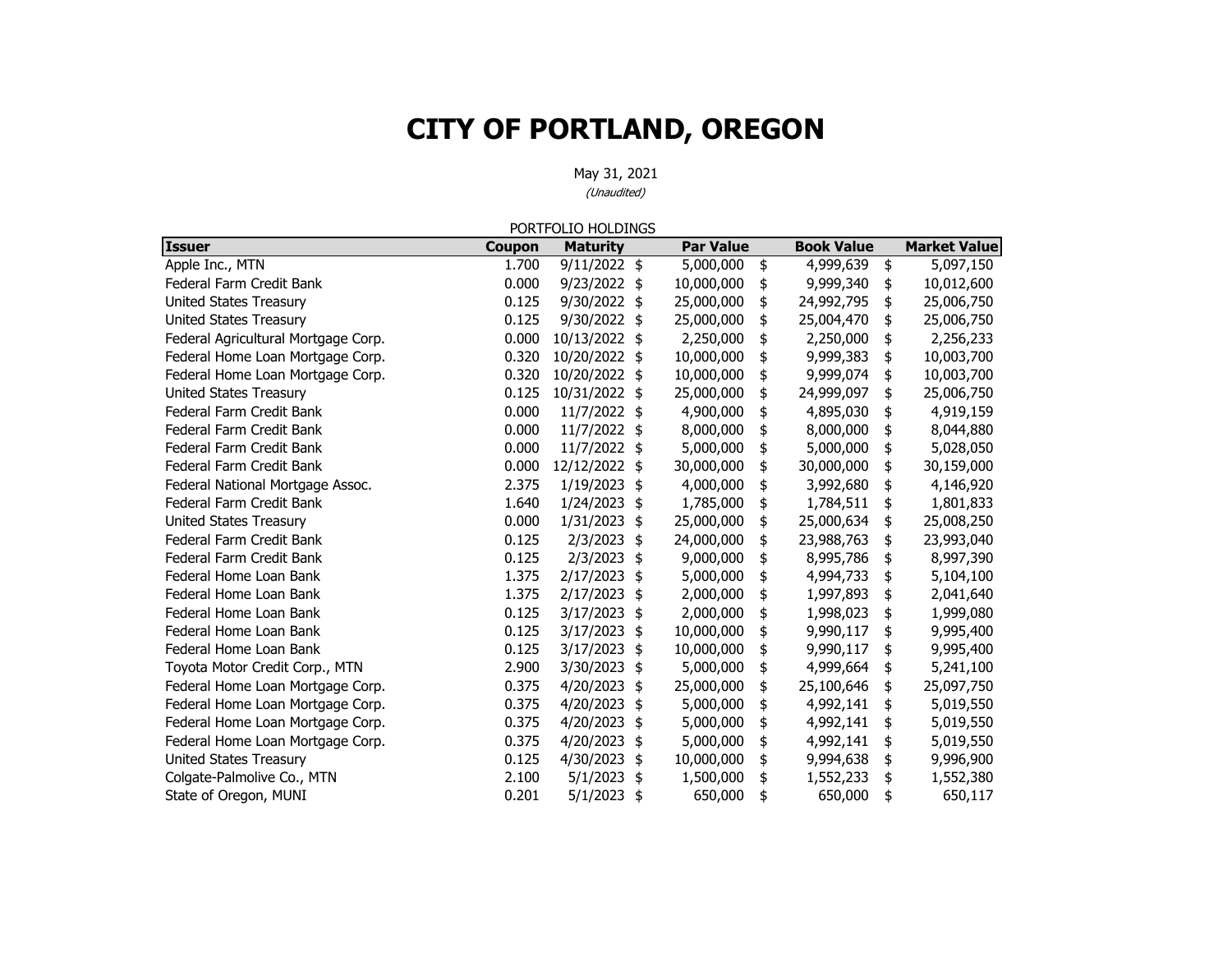|                                  |               | PORTFOLIO HOLDINGS |                  |                   |                     |
|----------------------------------|---------------|--------------------|------------------|-------------------|---------------------|
| <b>Issuer</b>                    | <b>Coupon</b> | <b>Maturity</b>    | <b>Par Value</b> | <b>Book Value</b> | <b>Market Value</b> |
| State of Oregon, MUNI            | 0.201         | $5/1/2023$ \$      | 2,450,000        | \$<br>2,450,000   | \$<br>2,449,020     |
| Apple Inc., MTN                  | 2.400         | 5/3/2023 \$        | 4,724,000        | \$<br>4,916,390   | \$<br>4,912,629     |
| Federal Farm Credit Bank         | 0.125         | 5/10/2023 \$       | 15,000,000       | \$<br>14,981,360  | \$<br>14,991,450    |
| Federal Farm Credit Bank         | 0.125         | 5/10/2023          | \$<br>2,500,000  | \$<br>2,496,893   | \$<br>2,498,575     |
| Apple Inc., MTN                  | 0.750         | $5/11/2023$ \$     | 10,000,000       | \$<br>9,982,371   | \$<br>10,103,900    |
| Federal National Mortgage Assoc. | 0.250         | 5/22/2023 \$       | 1,725,000        | \$<br>1,726,077   | \$<br>1,728,053     |
| Federal National Mortgage Assoc. | 0.250         | 5/22/2023          | \$<br>5,000,000  | \$<br>5,003,178   | \$<br>5,008,850     |
| Federal National Mortgage Assoc. | 0.250         | 5/22/2023          | \$<br>18,729,000 | \$<br>18,748,023  | \$<br>18,762,150    |
| Federal National Mortgage Assoc. | 0.250         | 5/22/2023          | \$<br>5,000,000  | \$<br>5,003,516   | \$<br>5,008,850     |
| Federal Farm Credit Bank         | 0.000         | 5/30/2023          | \$<br>25,000,000 | \$<br>25,000,000  | \$<br>25,176,250    |
| <b>United States Treasury</b>    | 2.750         | 5/31/2023          | \$<br>25,000,000 | \$<br>26,281,628  | \$<br>26,294,000    |
| United States Treasury           | 2.750         | 5/31/2023          | \$<br>25,000,000 | \$<br>25,539,919  | \$<br>26,294,000    |
| United States Treasury           | 1.625         | 5/31/2023          | \$<br>25,000,000 | \$<br>25,722,945  | \$<br>25,733,500    |
| Federal Home Loan Bank           | 2.125         | 6/9/2023           | \$<br>20,665,000 | \$<br>21,473,671  | 21,472,382          |
| Federal Home Loan Bank           | 2.125         | 6/9/2023           | \$<br>8,435,000  | \$<br>8,768,790   | \$<br>8,764,555     |
| Federal Home Loan Bank           | 2.125         | $6/9/2023$ \$      | 3,810,000        | \$<br>3,960,210   | \$<br>3,958,857     |
| Federal National Mortgage Assoc. | 0.250         | 7/10/2023          | \$<br>20,319,000 | \$<br>20,344,368  | \$<br>20,343,586    |
| Federal National Mortgage Assoc. | 0.250         | 7/10/2023          | \$<br>10,000,000 | \$<br>9,984,891   | \$<br>10,012,100    |
| Federal Home Loan Mortgage Corp. | 0.250         | 8/24/2023 \$       | 35,000,000       | \$<br>35,031,074  | \$<br>35,017,850    |
| Federal National Mortgage Assoc. | 0.250         | 11/27/2023         | \$<br>10,000,000 | \$<br>9,990,560   | \$<br>10,011,000    |
| Federal National Mortgage Assoc. | 0.250         | 11/27/2023         | \$<br>5,000,000  | \$<br>4,995,280   | \$<br>5,005,500     |
| Federal National Mortgage Assoc. | 0.250         | 11/27/2023         | \$<br>10,000,000 | \$<br>9,990,560   | \$<br>10,011,000    |
| Federal Home Loan Mortgage Corp. | 0.250         | 12/4/2023          | \$<br>10,000,000 | \$<br>9,991,723   | \$<br>10,004,700    |
| Federal Home Loan Mortgage Corp. | 0.250         | 12/4/2023          | \$<br>15,000,000 | \$<br>14,987,584  | \$<br>15,007,050    |
| Federal Home Loan Bank           | 2.500         | 2/13/2024 \$       | 5,000,000        | \$<br>4,990,431   | \$<br>5,311,050     |
| Federal Home Loan Bank           | 2.500         | 2/13/2024          | \$<br>10,000,000 | \$<br>9,980,864   | \$<br>10,622,100    |
| Federal National Mortgage Assoc. | 0.340         | 2/15/2024 \$       | 3,283,000        | \$<br>3,285,889   | \$<br>3,289,369     |
| United States Treasury           | 2.375         | 2/29/2024 \$       | 15,000,000       | \$<br>15,833,535  | \$<br>15,868,950    |
| Federal Farm Credit Bank         | 0.875         | $4/8/2024$ \$      | 5,000,000        | \$<br>5,000,000   | \$<br>5,026,450     |
| State of Oregon, MUNI            | 0.434         | 5/1/2024 \$        | 500,000          | \$<br>500,000     | \$<br>501,165       |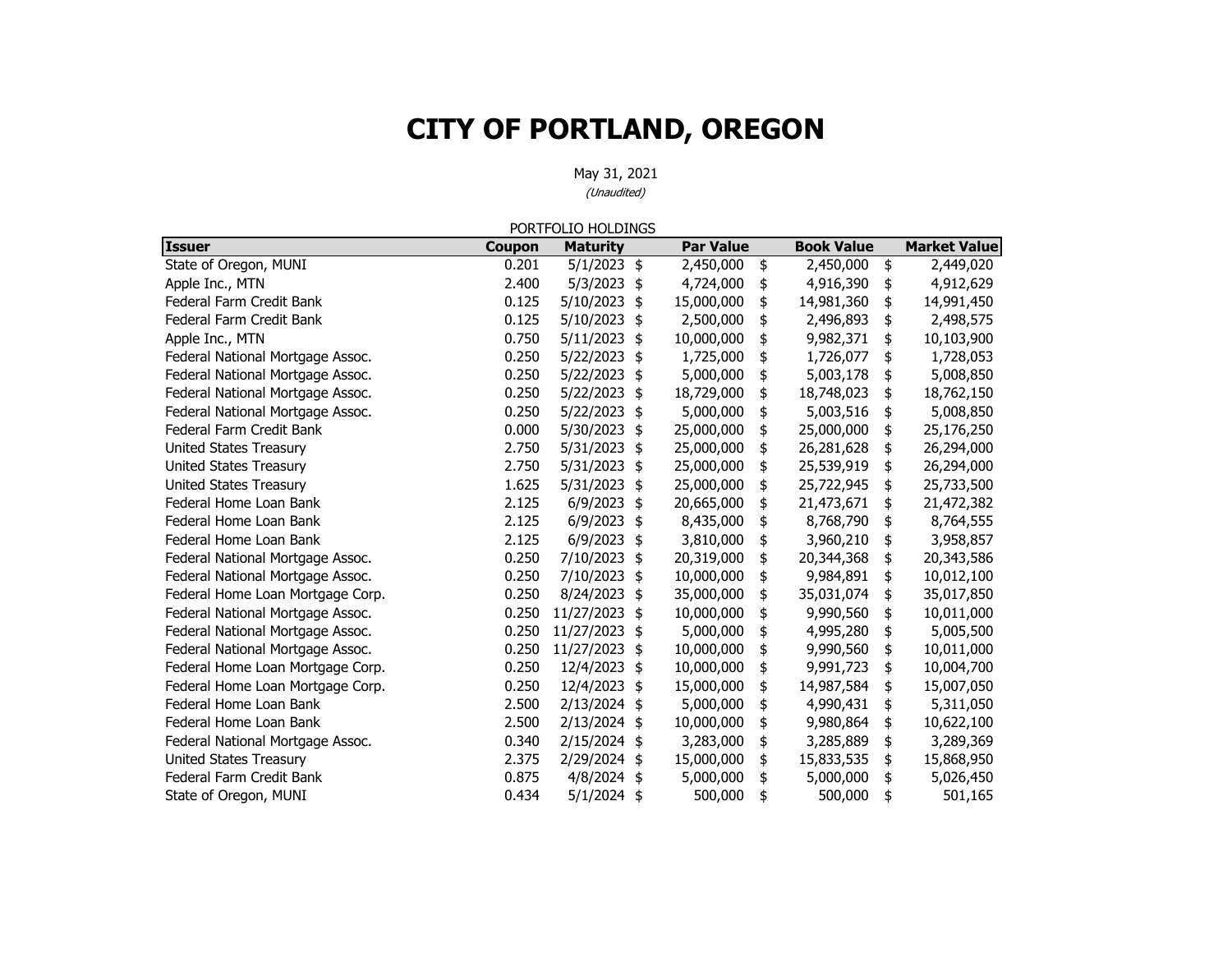|                                  |        | PORTFOLIO HOLDINGS |                  |                   |                     |
|----------------------------------|--------|--------------------|------------------|-------------------|---------------------|
| <b>Issuer</b>                    | Coupon | <b>Maturity</b>    | <b>Par Value</b> | <b>Book Value</b> | <b>Market Value</b> |
| State of Oregon, MUNI            | 0.434  | $5/1/2024$ \$      | 1,525,000        | \$<br>1,525,000   | \$<br>1,525,458     |
| Federal Home Loan Bank           | 0.500  | 5/28/2024 \$       | 15,000,000       | \$<br>15,000,000  | \$<br>15,000,450    |
| Federal Farm Credit Bank         | 0.580  | $6/3/2024$ \$      | 25,000,000       | \$<br>24,952,776  | \$<br>25,000,750    |
| Federal Farm Credit Bank         | 0.580  | $6/3/2024$ \$      | 25,000,000       | \$<br>24,962,194  | \$<br>25,000,750    |
| Federal Home Loan Mortgage Corp. | 0.550  | $6/17/2024$ \$     | 16,500,000       | \$<br>16,490,580  | \$<br>16,501,485    |
| Federal National Mortgage Assoc. | 0.410  | 8/12/2024 \$       | 15,000,000       | \$<br>14,994,366  | \$<br>15,020,250    |
| Federal Home Loan Bank           | 2.875  | 9/13/2024 \$       | 6,600,000        | \$<br>7,146,882   | \$<br>7,132,356     |
| Tennessee Valley Authority       | 2.875  | 9/15/2024 \$       | 4,311,000        | \$<br>4,670,125   | \$<br>4,650,103     |
| Federal National Mortgage Assoc. | 0.420  | 9/30/2024 \$       | 25,000,000       | \$<br>25,000,000  | \$<br>25,014,000    |
| Federal National Mortgage Assoc. | 1.625  | 10/15/2024 \$      | 5,000,000        | \$<br>4,994,225   | \$<br>5,205,600     |
| Federal National Mortgage Assoc. | 1.625  | 10/15/2024 \$      | 5,000,000        | \$<br>4,994,225   | \$<br>5,205,600     |
| State of Oregon, MUNI            | 0.795  | $11/1/2024$ \$     | 3,500,000        | \$<br>3,540,816   | \$<br>3,540,075     |
| Federal Home Loan Mortgage Corp. | 0.450  | 11/25/2024 \$      | 25,000,000       | \$<br>25,000,000  | \$<br>24,980,500    |
| Federal Home Loan Mortgage Corp. | 0.740  | 12/10/2024 \$      | 25,000,000       | \$<br>25,000,000  | \$<br>25,002,250    |
| Federal Farm Credit Bank         | 0.470  | 1/27/2025          | \$<br>22,880,000 | \$<br>22,860,019  | \$<br>22,880,000    |
| Federal Farm Credit Bank         | 0.400  | 1/28/2025 \$       | 10,000,000       | \$<br>9,990,651   | \$<br>9,972,600     |
| Federal Home Loan Mortgage Corp. | 1.500  | 2/12/2025 \$       | 5,000,000        | \$<br>4,997,149   | \$<br>5,184,150     |
| Federal Home Loan Mortgage Corp. | 1.500  | 2/12/2025 \$       | 5,000,000        | \$<br>4,997,149   | \$<br>5,184,150     |
| Federal Home Loan Mortgage Corp. | 1.500  | 2/12/2025 \$       | 5,000,000        | \$<br>4,997,149   | \$<br>5,184,150     |
| Federal Home Loan Bank           | 0.500  | 4/14/2025          | \$<br>10,000,000 | \$<br>9,961,574   | \$<br>9,986,200     |
| Federal Farm Credit Bank         | 0.710  | $4/21/2025$ \$     | 20,000,000       | \$<br>19,990,271  | \$<br>19,993,400    |
| Federal National Mortgage Assoc. | 0.625  | $4/22/2025$ \$     | 4,000,000        | \$<br>3,993,578   | \$<br>4,013,120     |
| Federal National Mortgage Assoc. | 0.625  | 4/22/2025 \$       | 4,000,000        | \$<br>3,993,578   | \$<br>4,013,120     |
| Federal National Mortgage Assoc. | 0.625  | 4/22/2025 \$       | 4,000,000        | \$<br>3,993,578   | \$<br>4,013,120     |
| Federal National Mortgage Assoc. | 0.625  | 4/22/2025          | \$<br>4,000,000  | \$<br>3,993,578   | \$<br>4,013,120     |
| Federal National Mortgage Assoc. | 0.625  | 4/22/2025          | \$<br>4,000,000  | \$<br>3,993,578   | \$<br>4,013,120     |
| State of Oregon, MUNI            | 0.874  | $5/1/2025$ \$      | 500,000          | \$<br>500,000     | \$<br>505,565       |
| State of Oregon, MUNI            | 0.874  | 5/1/2025 \$        | 1,220,000        | \$<br>1,220,000   | \$<br>1,223,660     |
| State of Oregon, MUNI            | 0.895  | 5/1/2025 \$        | 2,000,000        | \$<br>2,020,506   | \$<br>2,023,880     |
| Tennessee Valley Authority       | 0.750  | 5/15/2025          | \$<br>5,000,000  | \$<br>4,988,397   | \$<br>5,037,250     |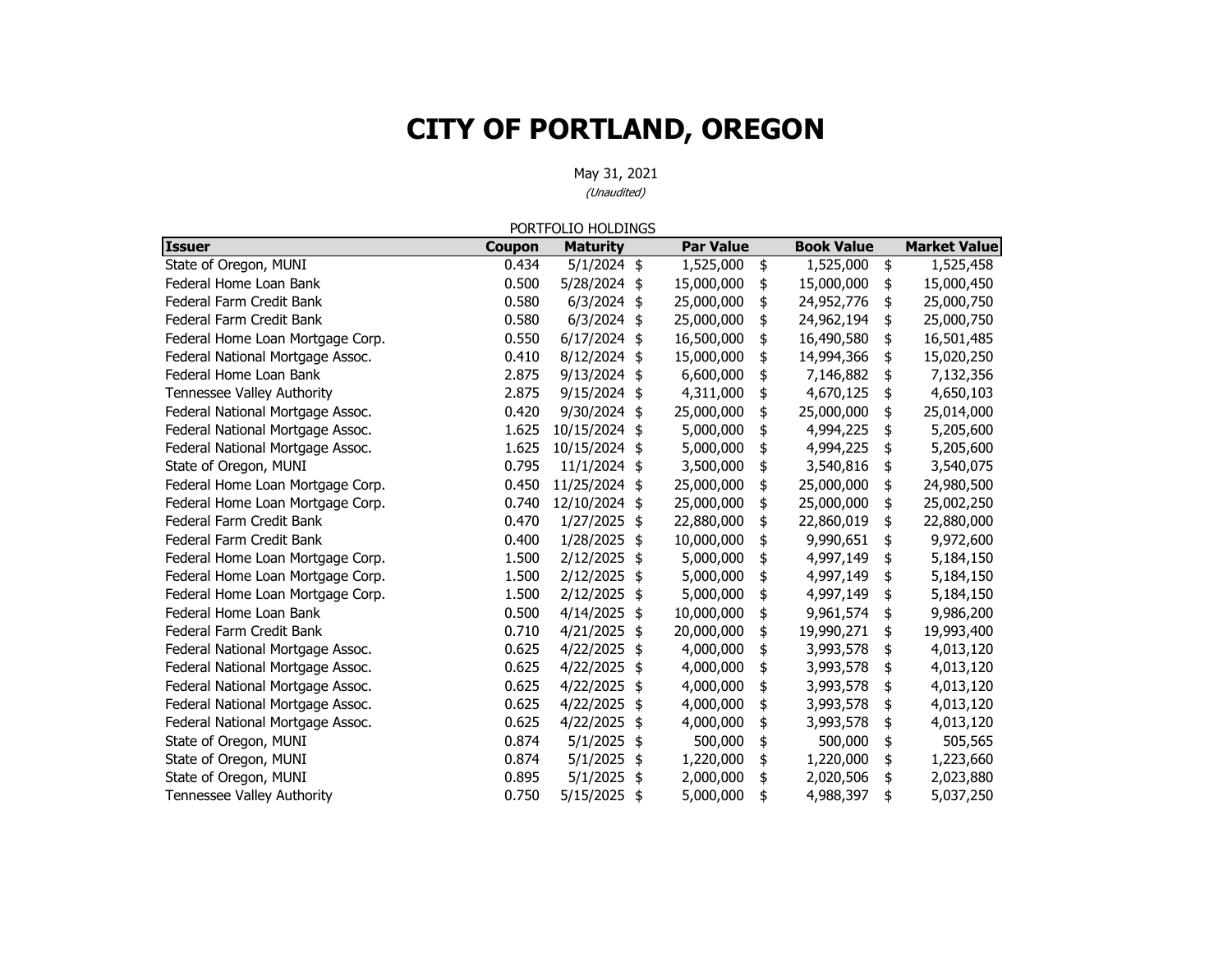|                                  |               | PORTFOLIO HOLDINGS |                  |                   |                     |
|----------------------------------|---------------|--------------------|------------------|-------------------|---------------------|
| <b>Issuer</b>                    | <b>Coupon</b> | <b>Maturity</b>    | <b>Par Value</b> | <b>Book Value</b> | <b>Market Value</b> |
| Federal Home Loan Mortgage Corp. | 0.750         | 5/28/2025 \$       | 25,000,000       | \$<br>25,000,000  | \$<br>24,989,250    |
| Federal Home Loan Mortgage Corp. | 0.500         | 5/30/2025 \$       | 11,750,000       | \$<br>11,750,000  | \$<br>11,593,725    |
| Multnomah County OR SD #1J, MUNI | 0.500         | 6/15/2025          | \$<br>25,000,000 | \$<br>25,032,039  | \$<br>24,842,750    |
| Federal National Mortgage Assoc. | 0.500         | 6/17/2025          | \$<br>5,000,000  | \$<br>4,991,620   | \$<br>4,984,150     |
| Federal National Mortgage Assoc. | 0.500         | $6/17/2025$ \$     | 5,000,000        | \$<br>4,991,620   | \$<br>4,984,150     |
| Federal National Mortgage Assoc. | 0.500         | 6/17/2025          | \$<br>15,000,000 | \$<br>14,974,856  | \$<br>14,952,450    |
| Federal National Mortgage Assoc. | 0.500         | 6/17/2025          | \$<br>25,000,000 | \$<br>24,811,248  | \$<br>24,920,750    |
| Federal National Mortgage Assoc. | 0.800         | 6/24/2025          | \$<br>12,750,000 | \$<br>12,744,818  | \$<br>12,750,893    |
| Federal National Mortgage Assoc. | 0.375         | 8/25/2025          | \$<br>5,000,000  | \$<br>4,980,165   | \$<br>4,943,500     |
| Federal National Mortgage Assoc. | 0.375         | 8/25/2025          | \$<br>5,000,000  | \$<br>4,980,165   | \$<br>4,943,500     |
| Federal National Mortgage Assoc. | 0.375         | 8/25/2025          | \$<br>5,000,000  | \$<br>4,980,165   | \$<br>4,943,500     |
| Federal National Mortgage Assoc. | 0.375         | 8/25/2025          | \$<br>5,000,000  | \$<br>4,980,165   | \$<br>4,943,500     |
| Federal Home Loan Mortgage Corp. | 0.375         | 9/23/2025 \$       | 5,000,000        | \$<br>4,987,009   | \$<br>4,942,400     |
| Federal Home Loan Mortgage Corp. | 0.375         | 9/23/2025          | \$<br>25,000,000 | \$<br>24,908,272  | \$<br>24,712,000    |
| Federal Home Loan Mortgage Corp. | 0.375         | 9/23/2025          | \$<br>25,000,000 | \$<br>24,869,826  | \$<br>24,712,000    |
| Federal Home Loan Mortgage Corp. | 0.500         | 9/29/2025          | \$<br>10,000,000 | \$<br>10,000,000  | \$<br>9,941,200     |
| Federal Home Loan Mortgage Corp. | 0.520         | 9/29/2025          | \$<br>15,000,000 | \$<br>15,000,000  | \$<br>14,910,750    |
| Federal Home Loan Mortgage Corp. | 0.550         | 9/30/2025          | \$<br>10,000,000 | \$<br>9,997,401   | \$<br>9,921,600     |
| Federal National Mortgage Assoc. | 0.500         | 11/7/2025 \$       | 14,000,000       | \$<br>13,955,436  | \$<br>13,877,080    |
| Federal National Mortgage Assoc. | 0.500         | 11/7/2025          | \$<br>5,000,000  | \$<br>4,984,084   | \$<br>4,956,100     |
| Federal National Mortgage Assoc. | 0.500         | 11/7/2025          | \$<br>5,000,000  | \$<br>4,984,084   | \$<br>4,956,100     |
| Federal Home Loan Mortgage Corp. | 0.610         | 11/10/2025         | \$<br>9,200,000  | \$<br>9,200,000   | \$<br>9,185,648     |
| Federal National Mortgage Assoc. | 0.650         | 11/18/2025         | \$<br>15,000,000 | \$<br>15,000,000  | \$<br>14,923,200    |
| Federal Home Loan Mortgage Corp. | 0.625         | 11/24/2025         | \$<br>9,250,000  | \$<br>9,248,756   | \$<br>9,240,288     |
| Federal Home Loan Mortgage Corp. | 0.610         | 5/26/2026          | \$<br>30,000,000 | \$<br>30,000,000  | \$<br>29,511,300    |
| Federal Home Loan Mortgage Corp. | 0.625         | 5/28/2026          | \$<br>10,700,000 | \$<br>10,700,000  | \$<br>10,522,594    |
| Federal National Mortgage Assoc. | 0.750         | 7/30/2026          | \$<br>5,000,000  | \$<br>5,000,000   | \$<br>4,970,700     |
| Federal Home Loan Mortgage Corp. | 0.800         | 8/4/2026           | \$<br>10,000,000 | \$<br>9,995,257   | \$<br>9,876,700     |
| Federal Farm Credit Bank         | 0.670         | 8/13/2026          | \$<br>5,000,000  | \$<br>5,000,000   | \$<br>4,894,800     |
| Federal Home Loan Bank           | 1.625         | 3/12/2027          | \$<br>12,265,000 | \$<br>12,698,364  | \$<br>12,698,200    |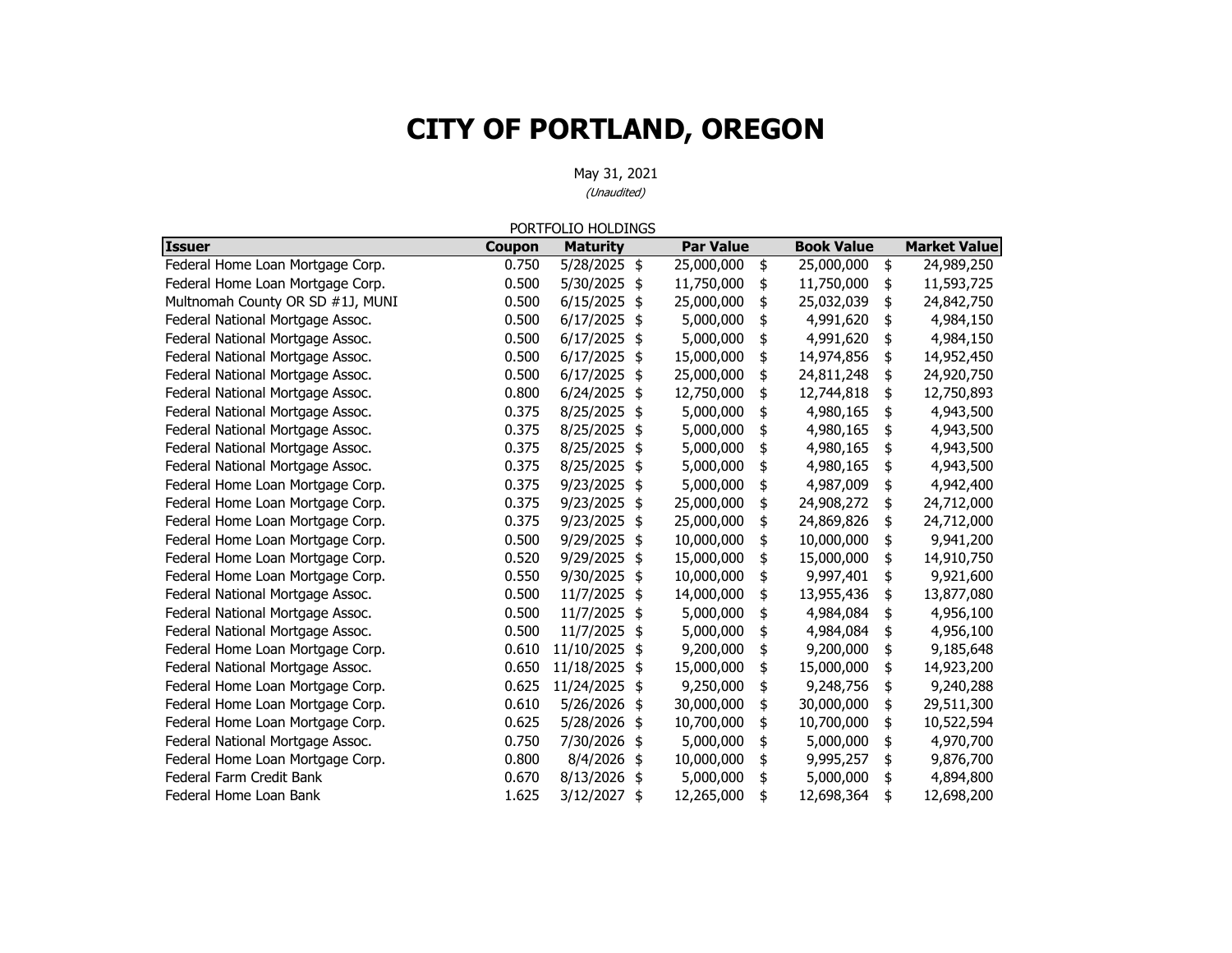May 31, 2021

(Unaudited)

| PORTFOLIO HOLDINGS                                       |               |                 |  |                  |   |                   |      |                     |
|----------------------------------------------------------|---------------|-----------------|--|------------------|---|-------------------|------|---------------------|
| <b>Issuer</b>                                            | <b>Coupon</b> | <b>Maturity</b> |  | <b>Par Value</b> |   | <b>Book Value</b> |      | <b>Market Value</b> |
| Federal Home Loan Bank                                   | 1.320         | 3/29/2027 \$    |  | 10,000,000       | 5 | 10,000,000        | - \$ | 10,003,200          |
| Federal National Mortgage Assoc.                         | 0.800         | $4/29/2027$ \$  |  | 7,900,000        |   | 7,892,817         |      | 7,821,474           |
| Federal Home Loan Mortgage Corp.                         | 0.850         | $8/6/2027$ \$   |  | 25,000,000       |   | 25,000,000        | - \$ | 24,508,500          |
| Federal Home Loan Mortgage Corp.                         | 1.000         | 12/23/2027 \$   |  | 20,000,000       |   | 19,994,376        | - \$ | 19,681,800          |
| Federal Home Loan Bank                                   | 1.000         | $2/25/2028$ \$  |  | 20,000,000       |   | 19,949,019        |      | 19,497,600          |
| Federal Home Loan Bank                                   | 1.100         | 2/25/2028 \$    |  | 10,000,000       |   | 10,000,000        |      | 9,880,400           |
|                                                          |               |                 |  | 2,565,640,000    |   | 2,572,739,037     |      | 2,578,046,058       |
| $\cdot$ $\cdot$ $\sim$<br>$\sim$<br>$\sim$ $\sim$ $\sim$ |               |                 |  |                  |   |                   |      |                     |

(CP) = Corp. Commercial Paper, (MTN) = Corp. Medium Term Note

(MUNI) = Municipal Bond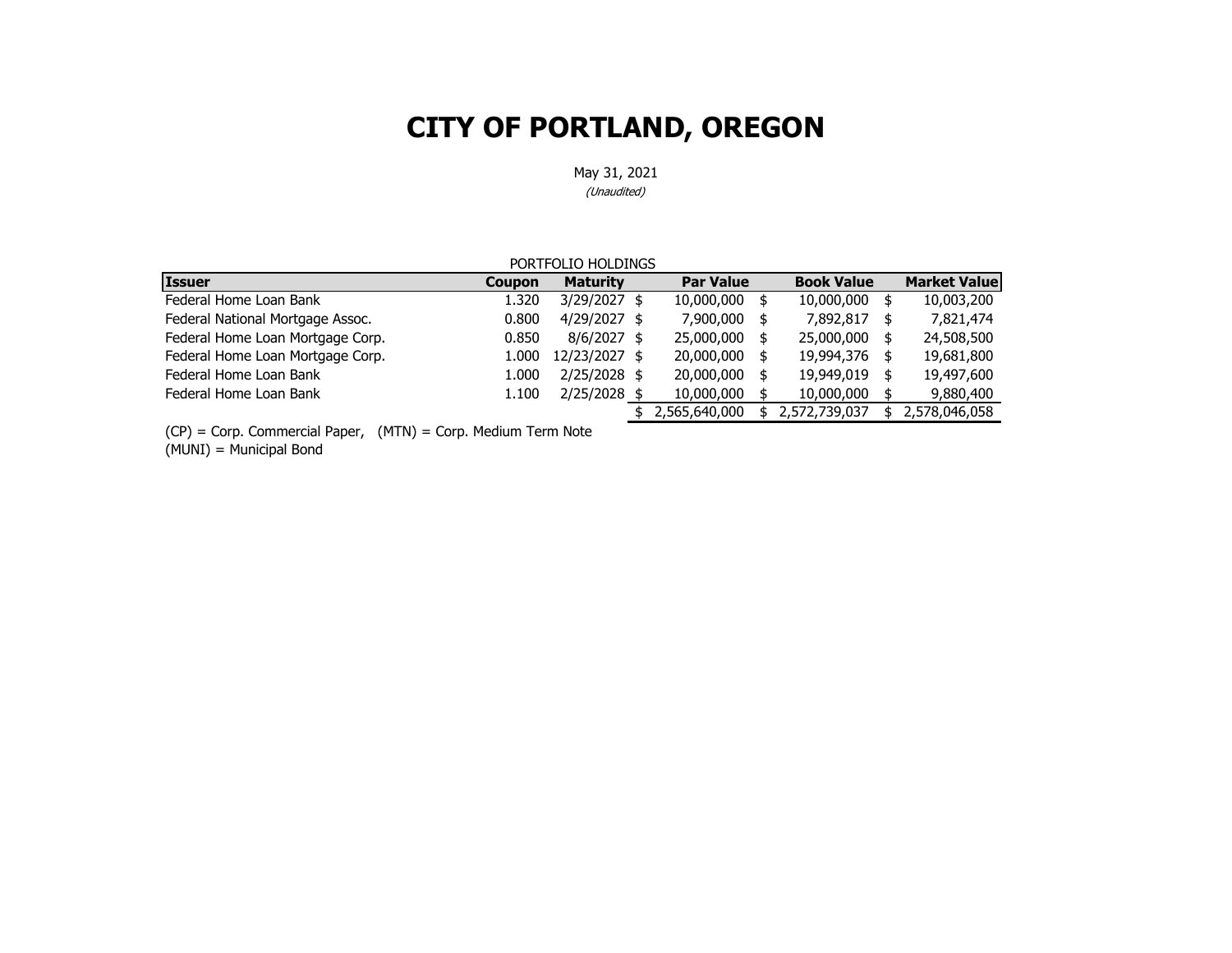May 31, 2021 (Unaudited)

#### **BANK DEPOSITS**

**Operating Accounts (DDA\*)**

| <b>BANK / CREDIT UNION</b>   | <b>DEPOSIT</b> |
|------------------------------|----------------|
| <b>Key Bank</b>              | 57,470         |
| <b>US Bank</b>               | 2,300,500      |
| Wells Fargo Bank             | 197,502,794    |
| <b>SUBTOTAL DDA Accounts</b> | 199,860,764    |

\* Demand Deposit Account (DDA) qualifies for compensating credit, up to but not above monthly banking fees.

#### **Interest Bearing Accounts / CD's**

| <b>BANK / CREDIT UNION</b>                | <b>DEPOSIT</b> |
|-------------------------------------------|----------------|
| Advantis Credit Union                     | 249,674        |
| Columbia State Bank                       | 246,839        |
| Beneficial State Bank                     | 500,680        |
| <b>OnPoint Community Credit Union</b>     | 251,756        |
| <b>Willamette Community Bank</b>          |                |
| The Commerce Bank of Oregon               | 251,448        |
| Umpqua Bank                               | 246,931        |
| Unitus Community Credit Union             | 252,531        |
| <b>US Bank</b>                            | 19,245         |
| SUBTOTAL Interest Bearing Accounts / CD's | 2,019,104      |
| <b>TOTAL BANK DEPOSITS</b>                | \$201,879,868  |